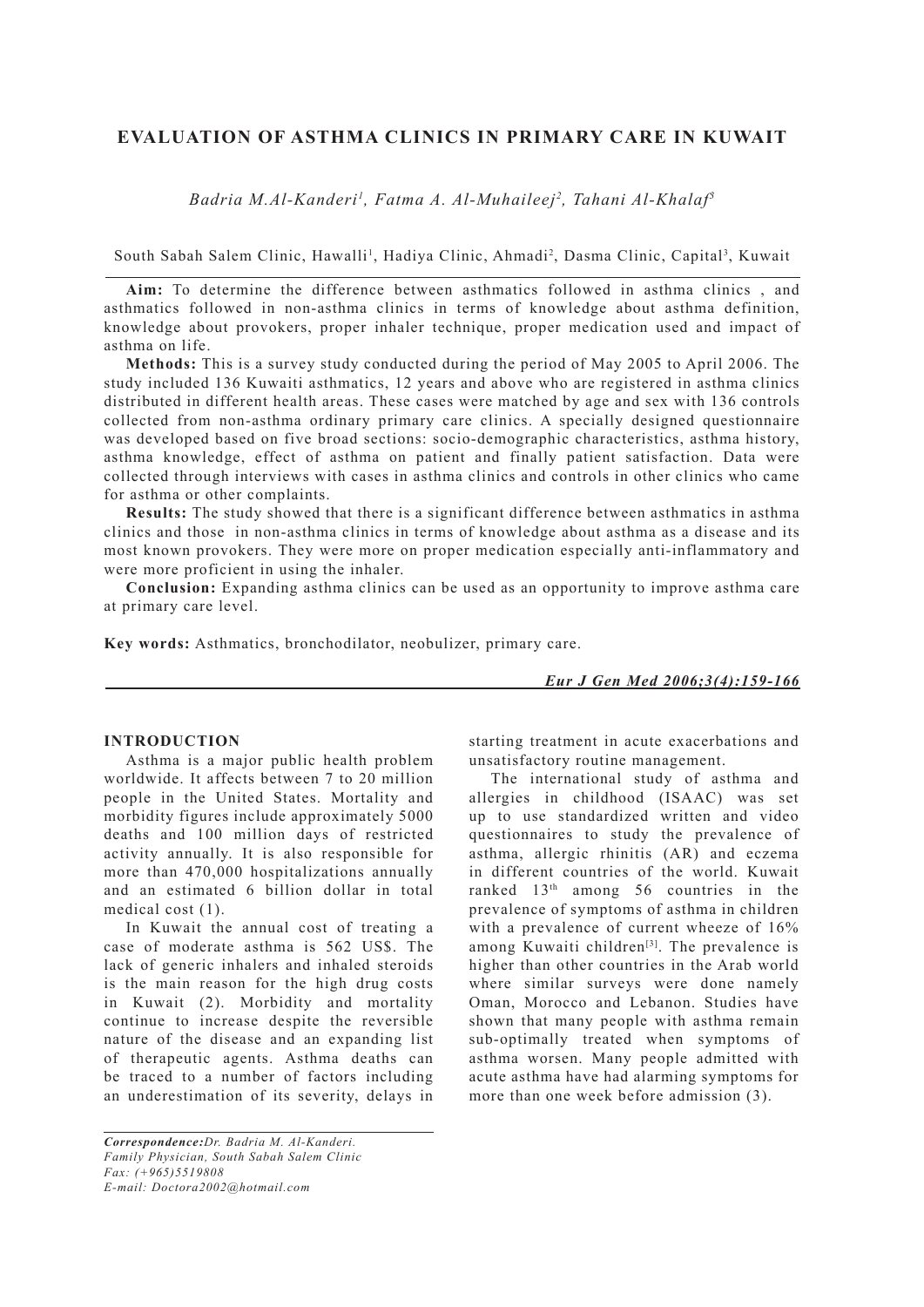| $\sim$ $\sim$ $\sim$ $\sim$ $\sim$ $\sim$<br><b>Variables</b> | 111v viitti uvt<br>$\cdots$<br><b>Cases</b> |               | <br>$\cdots$<br><b>Controls</b> |               |  |  |
|---------------------------------------------------------------|---------------------------------------------|---------------|---------------------------------|---------------|--|--|
|                                                               | $\mathbf n$                                 | $\frac{0}{0}$ | $\mathbf n$                     | $\frac{0}{0}$ |  |  |
| Sex                                                           |                                             |               |                                 |               |  |  |
| Male                                                          | 40                                          | 29.4          | 38                              | 27.9          |  |  |
| Female                                                        | 96                                          | 70.6          | 98                              | 72.1          |  |  |
| Age (Median $\pm$ IQR)                                        | $33.0 \pm 26.8$                             |               | $34.0 \pm 23.5$                 |               |  |  |
| Height (Mean $\pm$ SD)                                        | $157.2 \pm 9.8$                             |               | $161.9 \pm 14.4$                |               |  |  |
| Weight (Mean $\pm$ SD)                                        | $73.7 \pm 16.4$                             |               | $79.0 \pm 18.4$                 |               |  |  |
|                                                               |                                             |               |                                 |               |  |  |
| Educational status                                            |                                             |               |                                 |               |  |  |
| Illiterate                                                    | 15                                          | 11.2          | 17                              | 12.5          |  |  |
| Elementary/Intermediate                                       | 58                                          | 43.3          | 30                              | 22.1          |  |  |
| High School/Diploma                                           | 43                                          | 32.1          | 58                              | 42.6          |  |  |
| University & above                                            | $1\,8$                                      | 13.4          | 31                              | 22.8          |  |  |
|                                                               |                                             |               |                                 |               |  |  |
| Governorate                                                   |                                             |               |                                 |               |  |  |
| Capital                                                       | 70                                          | 51.4          | 32                              | 23.5          |  |  |
| Ahmadi                                                        | $\overline{\phantom{a}}$                    |               | 62                              | 45.6          |  |  |
| Hawalli                                                       | 66                                          | 48.5          | 42                              | 30.9          |  |  |
|                                                               |                                             |               |                                 |               |  |  |
| History of smoking                                            | 11                                          | 8.1           | 16                              | 11.8          |  |  |

**Table 1. Socio-demographic characteristic of the participants**

Asthmatics receive most of their treatment in general primary care clinics. Following the introduction of the government targets for health promotion and the chronic disease management plan, primary care clinics have been encouraged to set up clinics for the management of asthma (4). In Kuwait asthma clinics in general practice is limited and concentrated in few clinics where asthmatics are seen by a trained doctor, usually a family practitioner, once per week, e.g. 5 clinics in Hawalli health region and two in Capital health region.

Protocols and clinical guidelines based on research evidence aim to standardize and improve processes and outcomes of care and stress on patient self management plan (1,5- 10). Guidelines for treatment of asthma in general practice relate a series of step-ups in medication to indices of severity, eg. Peak flow recordings, symptoms such as wheeze and cough, night time waking, time off school or work or hospital admissions (4).

Primary care studies show that guidelines are more acceptable and effective if they are developed locally by individuals who will be using them in conjunction with a practicebased education package. Several studies have examined the efficacy of a general practitioner and a nurse running asthma clinics. Clinics have a clear role in patient self-management education and clinic attendance reduces feelings of stigma and increases confidence in people with asthma. However, the type of intervention offered, who runs the clinic (general practitioner, nurse, or jointly run) and characteristics of clinic attenders, such as age and sex distribution, asthma severity and compliance with treatment, may influence clinic success in terms of improvement in asthma symptoms and reduced morbidity. Patient satisfaction is also an important outcome measure in health-care, predicting compliance and response to treatment (4,11).

One study published in Kuwait 2002 showed that primary care centers in Kuwait lack essential medications for treating bronchial asthma. This undoubtedly affects the quality of care. In that study 33% of the centers surveyed had low dose and none high dose inhaled steroids. This makes the management of asthma very difficult for primary care physicians working in Kuwait (2).

Asthma care in Kuwait is divided between the primary care centers, the regional general hospitals and a central specialized allergy centre (AL-Rashed Allergy Center)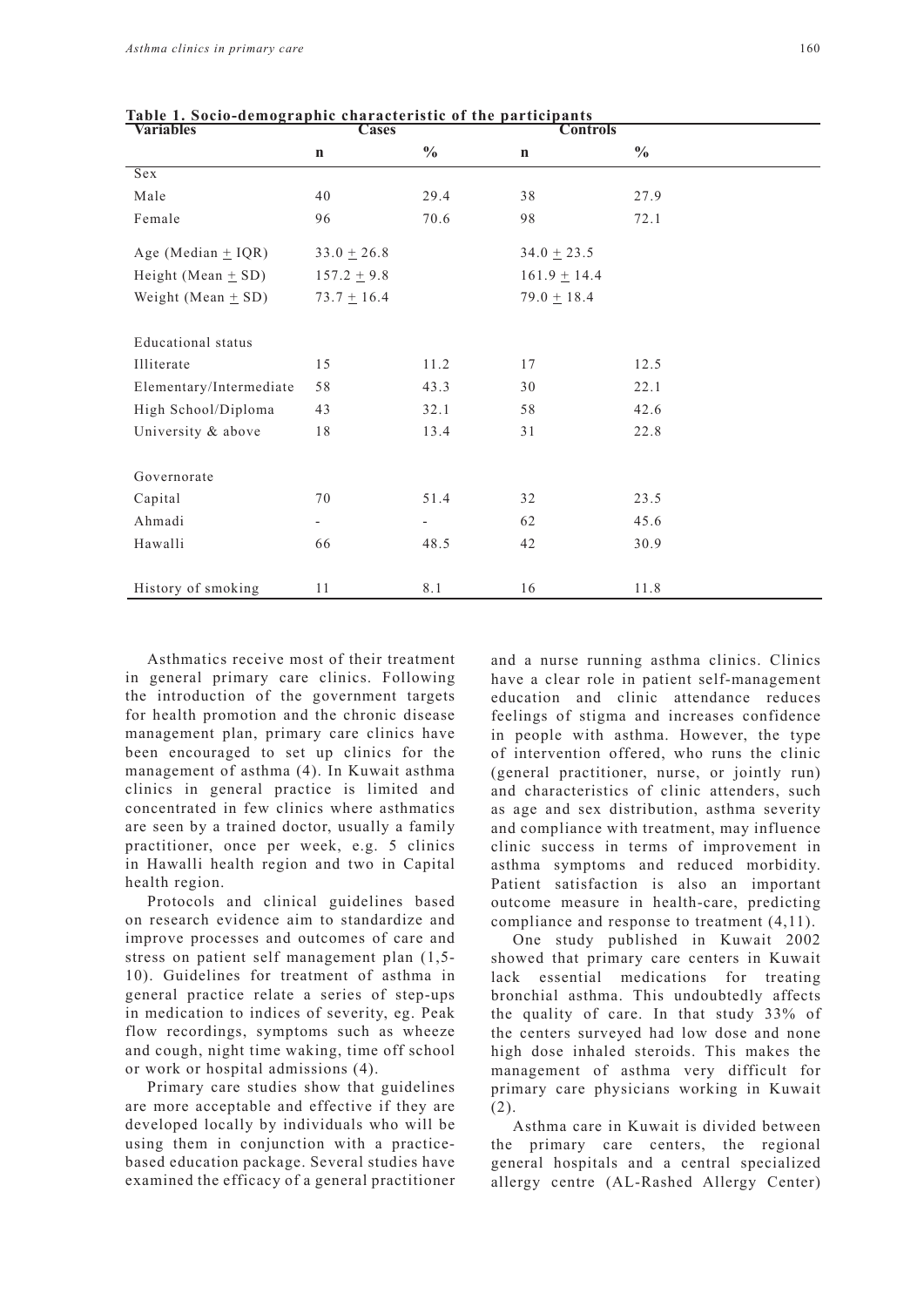| Symptoms                            | Cases |      | Controls |      | p value |
|-------------------------------------|-------|------|----------|------|---------|
|                                     | n     | $\%$ | n        | $\%$ |         |
| Persistent cough                    | 42    | 31.8 | 77       | 56.6 | < 0.001 |
| Chest tightness                     | 45    | 34.1 | 83       | 61.0 | < 0.001 |
| Exercise intolerance                | 53    | 40.2 | 83       | 61.0 | < 0.001 |
| Nocturnal symptoms                  | 41    | 31.1 | 80       | 58.8 | < 0.001 |
| Persistent symptoms between attacks | 27    | 20.5 | 66       | 48.5 | < 0.001 |
| Wheeze                              | 38    | 28.8 | 91       | 66.9 | < 0.001 |

**Table 2. Patients symptoms during last six months**

established in 1984, where patients from all over Kuwait with allergic diseases, including bronchial asthma, are referred for chronic management. As a result all the necessary medications are available in the allergy centre, while the general hospitals deal mainly with acute emergency department and in-hospital care. The policy of the Ministry Of Health is to confine relatively expensive medications to tertiary care centers such as the allergy centre and the general hospitals, which has created over-reliance of asthma patients on crisis management in the emergency departments.

There is evidence that the rate of emergency department visits for asthma has

been increasing in Kuwait (2).

## **MATERIAL AND METHODS**

A survey study was conducted during the period of May 2005 to April 2006. The study focused upon the role of a structured programme of asthma care in general practice and the difference between asthmatic patients being followed in asthma clinic and asthmatic patients treated in ordinary general practice clinics. One hundred and thirty six cases were randomly selected from asthma clinics in Hawalli and Capital health areas according to the following criteria :-patients $\geq$ 12 years old, Kuwaitis, both sexes, and registered in asthma

| Treatment                            | Cases          |               | Controls       |               | p value  |
|--------------------------------------|----------------|---------------|----------------|---------------|----------|
|                                      | $\mathbf n$    | $\frac{0}{0}$ | $\mathbf n$    | $\frac{0}{0}$ |          |
| Salbutamol inhaler                   | 130            | 95.6          | 105            | 77.8          | < 0.001  |
| Salbutamol neobulizer                | 98             | 72.6          | 116            | 85.9          | 0.007    |
| Oral salbutamol                      | 1              | 0.7           | 25             | 18.7          | < 0.001  |
| Inhaled steroid                      | 122            | 89.7          | 61             | 44.9          | < 0.001  |
| Inhaled long acting B2 agonist       | 64             | 47.4          | 9              | 6.7           | < 0.001  |
| Theophylline                         | 43             | 31.9          | 35             | 25.7          | 0.266    |
| Leukotriene receptor agonist         | 15             | 11.0          | 5              | 3.7           | 0.020    |
| Oral long acting B2 agonist          | $\overline{0}$ | 0.0           | $\overline{2}$ | 1.5           | $0.156*$ |
| Antihistamine                        | 96             | 71.1          | 98             | 72.1          | 0.863    |
| Intal(sodium cromoglycate)           | $\mathbf{0}$   | 0.0           | $\overline{4}$ | 2.9           | $0.045*$ |
| Combined (steroid / bronchodialator) | 68             | 50.4          | 22             | 16.2          | < 0.001  |

**Table 3. Types of treatment used during last six months**

*\* p- values may not be valid due to small numbers in the cell*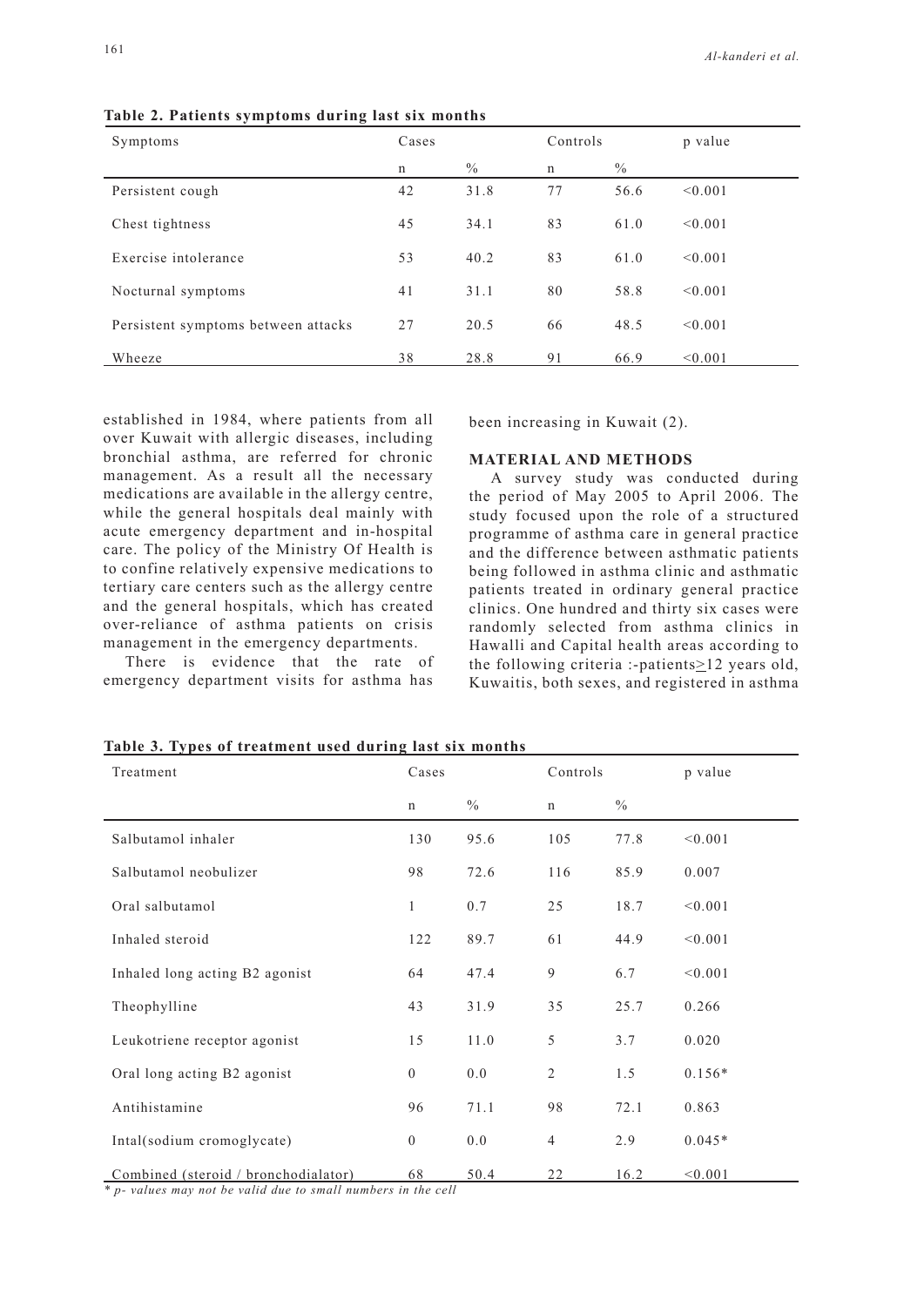|  |  |  | Table 4. Knowledge about asthma provokers |  |
|--|--|--|-------------------------------------------|--|
|--|--|--|-------------------------------------------|--|

| Provoker                 | Cases       |               | Controls    |               | p value |
|--------------------------|-------------|---------------|-------------|---------------|---------|
|                          | $\mathbf n$ | $\frac{0}{0}$ | $\mathbf n$ | $\frac{0}{0}$ |         |
| Genetic                  | 109         | 80.7          | 88          | 65.2          | 0.004   |
| <b>URTI</b>              | 118         | 88.1          | 106         | 78.5          | 0.036   |
| Dust                     | 131         | 97.0          | 131         | 97.8          | 0.709   |
| Humidity                 | 131         | 97.0          | 112         | 83.6          | < 0.001 |
| Seasonal change          | 125         | 93.3          | 128         | 94.1          | 0.778   |
| House dust mite          | 75          | 56.0          | 95          | 70.9          | 0.011   |
| Drugs                    | 83          | 61.9          | 45          | 33.6          | < 0.001 |
| Food                     | 79          | 59.0          | 47          | 34.6          | < 0.001 |
| Pollens                  | 104         | 77.0          | 90          | 66.2          | 0.047   |
| <b>Emotional factors</b> | 111         | 82.2          | $88\,$      | 64.7          | 0.001   |
| Smoking                  | 128         | 95.5          | 121         | 89.0          | 0.044   |
| Exercise                 | 114         | 89.8          | 110         | 84.0          | 0.169   |
| Detergent                | 112         | 83.0          | 103         | 76.3          | 0.174   |

clinic and followed for at least 6 months. All cases were collected from Hawalli and Capital health regions since the other three health areas in Kuwait lack asthma clinics till April 2006.

One hundred and thirty six controls were selected from general clinics in Hawalli, Capital and Ahmadi health areas. Any asthmatic being followed in a secondary or tertiary care unit for asthma was excluded from the control group. Also patients with chronic obstructive airway disease were excluded. Asthma was diagnosed based on recurrent attacks of cough and wheeze being relieved by bronchodilator.

A questionnaire was designed based on the following broad sections: Socio-demographic characteristics which includes the patients age, sex, educational level, residence, weight, height, smoking status; and bronchial asthma history; asthma knowledge; effect of asthma on the patient; and patient satisfaction.

The questionnaires collected were handchecked for completeness before data entry and analyzed using appropriate statistical tests. The analysis was done on SPSS (Statistical Package for Social Sciences, version 13.0). The descriptive statistics, frequencies and percentages, are used to describe sociodemographic characteristics. Pearson Chisquare test of independence was used to test the association of qualitative variables viz. patient symptoms, types of treatment used, knowledge about asthma provokers and effect of asthma among cases and controls. A value of p<0.05 was considered to be significant.

#### **RESULTS**

Table 1 summarizes the baseline characteristics of the two groups. It is apparent that more than 70% of the patients among cases and controls were females (70.6% and 72.1%) respectively. The median age of the patients in the study group was 33 years  $(\pm 26.8)$  and the median age of the patients in the control group was  $34$  years ( $+$ 23.5). Educational status of the participants showed that the proportion of illiteracy was almost equal in both the groups. The patients of the control group were more educated (42.6% high school & 22.8% university and above) than in the case group. The highest percentage of cases was educated to elementary or intermediate level 43.3%. The percentage of smokers among cases was found to be 8.1% and among controls 11.8%.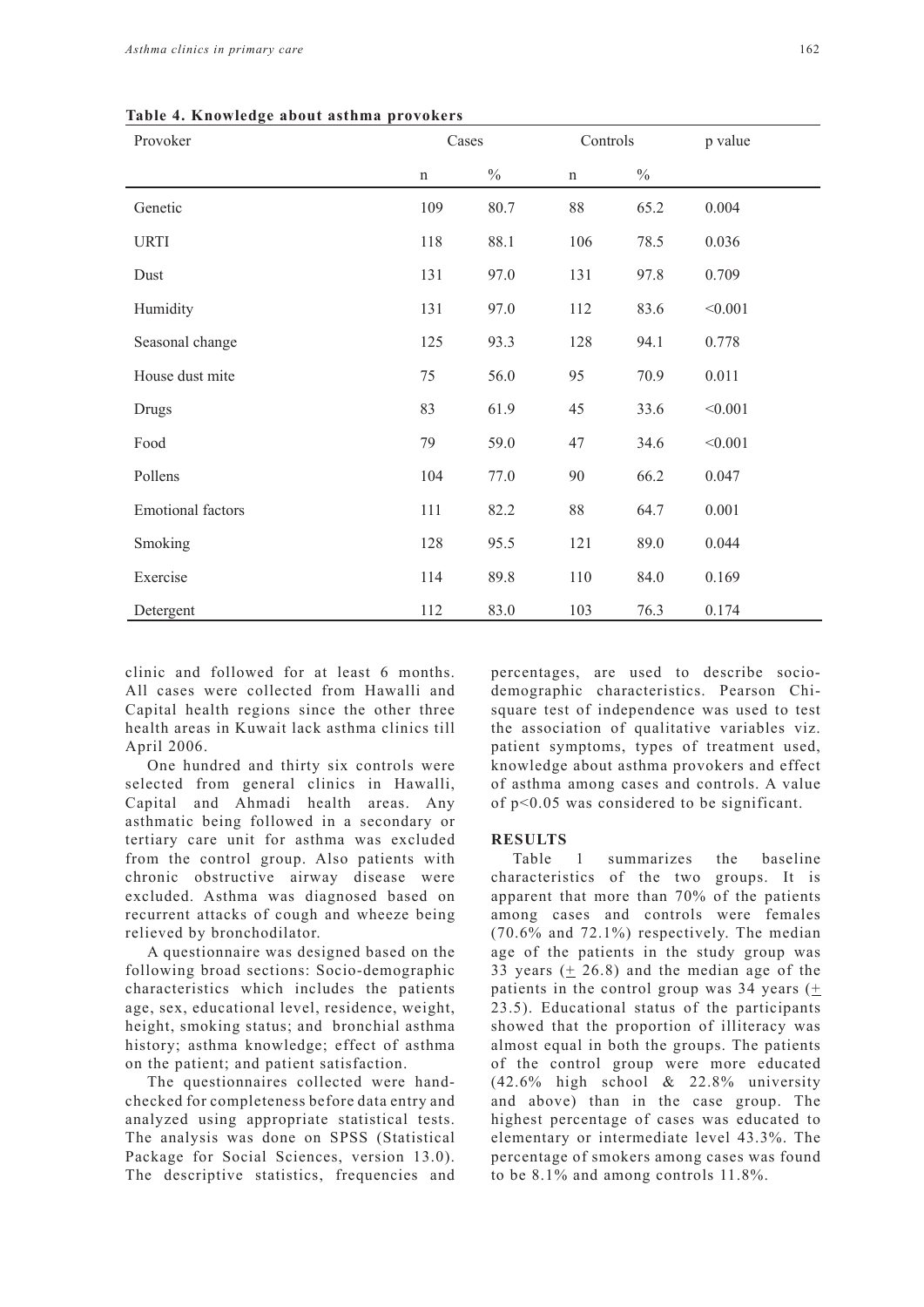|                                | Cases       |               | Controls    |               | P value |
|--------------------------------|-------------|---------------|-------------|---------------|---------|
| Effects                        | $\mathbf n$ | $\frac{0}{0}$ | $\mathbf n$ | $\frac{0}{0}$ |         |
| No of school/work days missed  |             |               |             |               | 0.039   |
| None                           | 93          | 69.9          | 72          | 56.3          |         |
| 1 to 5 days                    | 29          | 21.8          | 41          | 32.0          |         |
| More than 5 days               | 11          | 8.3           | 15          | 11.7          |         |
| No of emergency room visits    |             |               |             |               | 0.618   |
| None                           | 88          | 65.7          | 89          | 67.4          |         |
| 1 to 2 days                    | 31          | 23.1          | 20          | 15.2          |         |
| More than 2 days               | 15          | 11.2          | 23          | 17.4          |         |
| No of unscheduled visits to GP |             |               |             |               | < 0.001 |
| None                           | 60          | 45.5          | 13          | 9.6           |         |
| 1 to 5 days                    | 64          | 48.5          | 95          | 69.9          |         |
| More than 5 days               | $8\,$       | 6.1           | 28          | 20.6          |         |
| No of disturbed sleep          |             |               |             |               | < 0.001 |
| None                           | 72          | 54.5          | $27\,$      | 20.3          |         |
| 1 to 5 days                    | 53          | 40.2          | 74          | 55.6          |         |
| More than 5 days               | 7           | 5.3           | 32          | 24.1          |         |

### **Table 5. Effect of asthma**

Table 2 compares the patient symptoms during the last 6 months namely persistent day cough, chest tightness, exercise intolerance, nocturnal symptoms, symptoms between the attacks and wheeze. All the previous symptoms were significantly less among cases compared to controls  $(p<0.001)$ .

Table 3 demonstrates the details of medications taken by the cases and controls during the last six months. Use of salbutamol inhaler, inhaled steroid, inhaled long acting  $B<sub>2</sub>$ agonist, combination therapy and leukotriene receptor antagonist, were significantly more among cases  $(p<0.001, p<0.05)$ . No significant difference was found between cases and controls in the use of theophylline, oral long acting  $B_2$  agonists and antihistamine. Use of oral and neobulized salbutamol were significantly reduced in cases compared to controls,  $(p<0.001)$  and none of them in the case group used sodium cromoglycate.

The patients were asked about the number of hospital admissions they had in the past six months. Of the 136 cases, 129 patients (94.9%) reported that they had no admissions, 2.2% of them were admitted once and 2.9% of them were admitted more than once. Among controls 120 patients (88.2%) had no admissions in the past six months, 13 patients (9.7%) stated that they had been admitted once and the rest of them had two or more admissions.

A statistically significant difference was also found between cases and controls in terms of systemic steroid used for the last six months, 28.9% of the cases used systemic steroid at least once compared to 16.4% of controls ( $p = 0.025$ ). Using systemic steroids more than once, on the other hand, was more obvious in the control group ( $p < 0.05$ ).

Figure 1 shows the frequency of using bronchodilator between cases and controls which demonstrated that 31.6% of controls used bronchodilator daily compared to 15.4% of the cases. It showed also that most of the cases 61.8% had less than two attacks per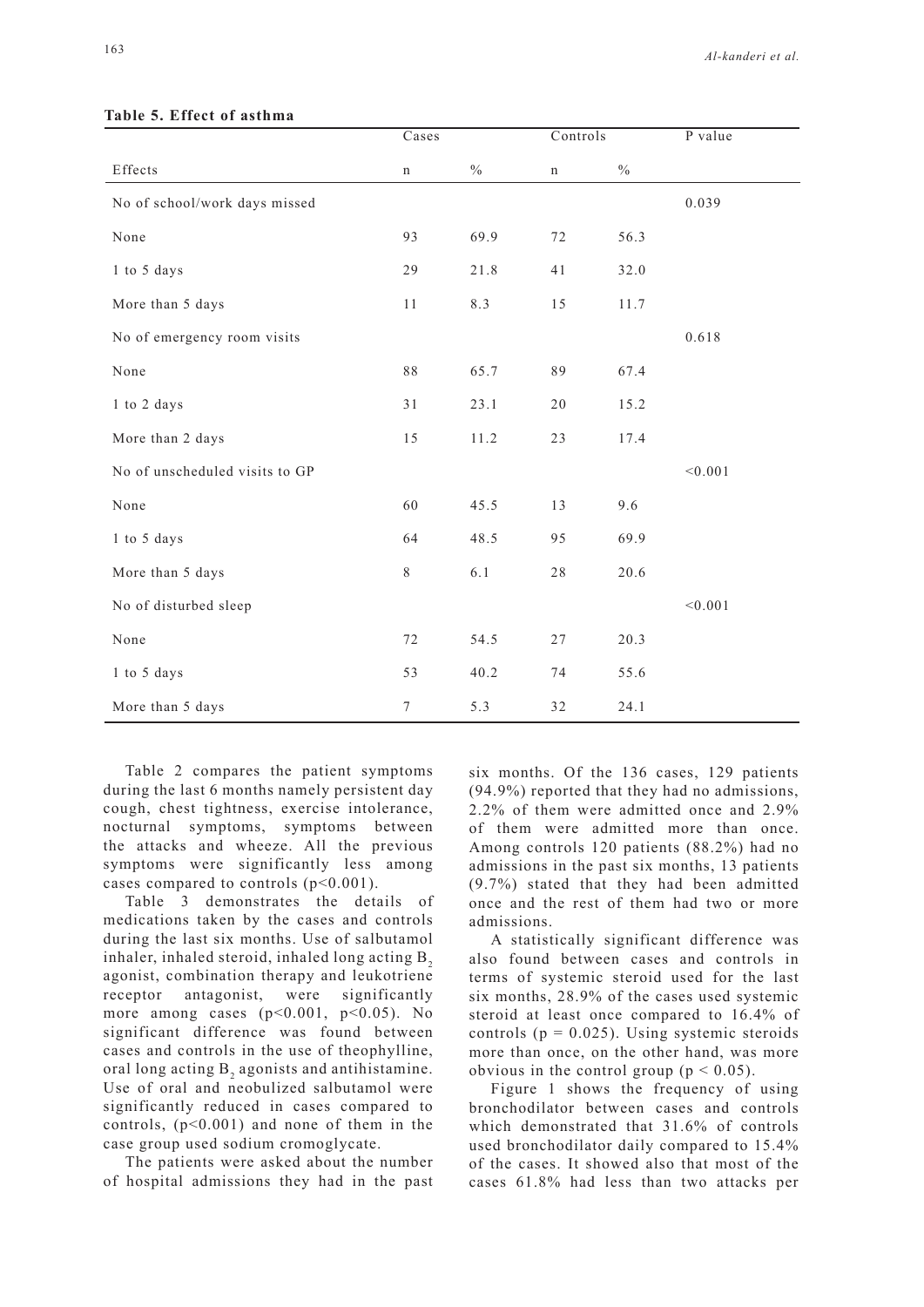

week compared to 47.8% of controls.

The availability of nebulizer, spacer and peak-flow meter (PFM) was tested. Only PFM was significantly available more in cases, 26.7% compared to controls,  $3\%$  (p<0.001) When testing both groups about their knowledge about asthma definition 27.9% of cases had the correct answer of (inflammation in addition to bronco-constriction, compared to  $11\%$  of the controls (p=0.002).

Table 4 demonstrates the difference in terms of patient knowledge about asthma provokers. Cases were significantly more knowledgeable about some provokers namely, genetic, upper respiratory tract infections, humidity, drugs, foods and emotional factors  $(p<0.05)$ . Other factors were not significantly different

There was significant difference in terms of having leaflets about asthma, 83% of cases compared to  $8.1\%$  of controls ( $p=0.001$ ). The presence of written management plan was also statistically significant 41.5% of cases compared to  $5.9\%$  of controls ( $p<0.0001$ ).

Among the different inhalers used metered dose inhaler (MDI), turbohaler and discus, the MDI was mostly used 69.9% controls and 39.3% cases. Using combined inhalers (two or more) was more obvious in cases than controls  $(p<0.001)$ .

When the technique of using inhaler was tested there was significant difference between cases and controls, 85.9% of the cases used their inhaler right compared to 42.5% of controls  $(p<0.001)$ . About the use of (PFM), 88% of the control did not use it before while only 12.8% of cases did not have access to it. More than 75% of cases used it correctly compared to controls (6%), p<0.001.

Although most cases and controls were satisfied about their symptoms control (54.1% and 61.8% respectively; 21.3% of controls were dissatisfied compared to only 5.9% of cases (p<0.001).

Table 5 demonstrates the difference between cases and controls in terms of a number of school/work days lost, number of emergency room (ER) visits, number of unscheduled visits to the GP and the average number of disturbed sleep during last month. Among cases 30.1% of them missed school or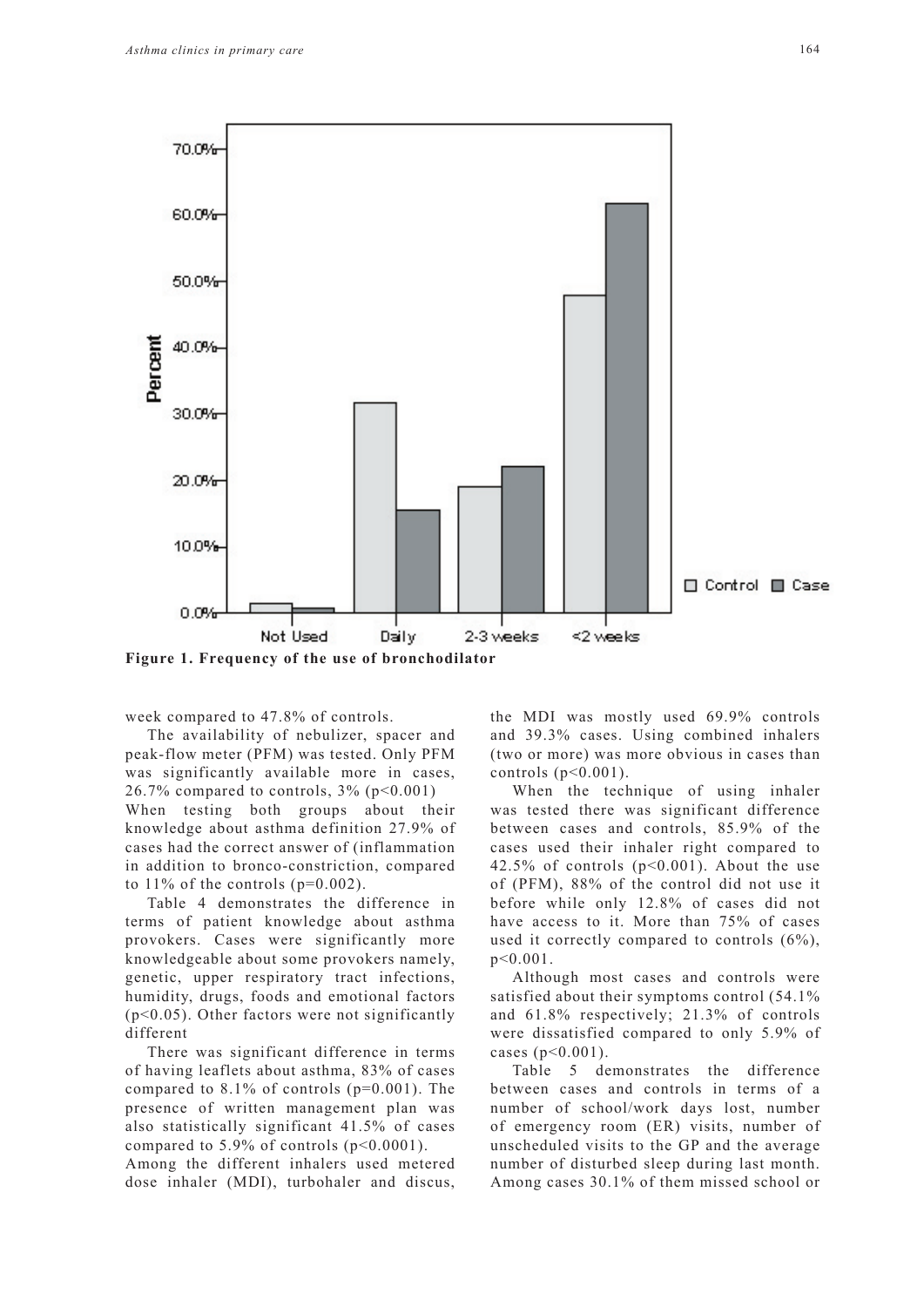work days, while 43.7% of controls missed these days p<0.05. Regarding ER visits 17.4% of controls visited ER more than two times during last 6 months, while 11.2% of cases visited ER more than two times during last six months. But that difference was not significant. Much less cases had unscheduled visits to GP during last six months when compared to controls,(45.5%  $& 9.6\%$  respectively)  $p<0.001$ . Cases were more controlled than controls during night period and that difference was statistically significant p<0.001.

### **DISCUSSION**

It appears that patients enrolled in Asthma clinic were superior significantly over asthmatic not in asthma clinics in most of the items tested, e.g. asthmatic in asthma clinic were more knowledgeable about the definition of asthma where inflammation plays an important role(12,13). This reflects their compliance on anti-inflammatory medication and hence more symptoms control. Knowledge was also obvious in identifying some of the provoker factors namely - genetic factors, upper respiratory tract infections (URTIs), pollens, smoking, humidity, drugs, foods and emotional factors. This reflects the importance of avoiding these factors as possible in order not to have new attack or to have milder ones.

When tested for the medication used during the last six months, oral bronchodilator was significantly less in cases  $(p<0.001)$ . This reflects that unnecessary medication is not used in asthma clinics and patients have less fear from the inhaled steroid. Inhaled steroids and inhaled long acting B2 agonists were used significantly by patients in asthma clinics than by controls. This reflects that clinicians in asthma clinics are aware of the stepping system for asthma management and indicates less fear from inhaled steroid. . This in terms reflect better control of asthma.

It appears also that patients enrolled in asthma clinic were more proficient in using the inhaler (p<0.001). This reflects the knowledge of asthma clinic clinicians about the impact of faulty inhalation on the control of asthma, so more time is spent for teaching and rechecking during subsequent visits, this result is consistent with other studies (14).

The measures of utilization of acute medical services e.g. ER and hospital admissions are more likely to reflect real improvements in asthma morbidity. Indeed, from a clinical perspective, the reduction in hospital admissions and emergency department visit is also likely to reflect a reduction in the risk of mortality as both are recognized risk factors for asthma mortality(9).

In our study the difference between cases and controls in terms of using the acute medical services did not reach significance and this is in contrast with other studies (9,15,16). This might be attributed to the fact that the patients with acute attack usually go to the primary care clinic which is a walk-in clinic and now many clinics in Kuwait open for 24 hours. Another factor might be due to large number of patients in Kuwait have neobulizer at home so they manage themselves personally without requirement for ER.

It was also found that some patients in asthma clinic had written self management plan which depends on their own stepping of medication depending on their symptoms and PFM readings. This reflects the patient awareness of their symptoms and their responsibility towards their disease and are less passive and dependable on their physicians. This of course decreases the frequency of acute attacks and their severity inconsistent with other studies (17).

In conclusion, although the use of potent anti-inflammatory medications increases the cost of asthma medications at primary care level, it reduces the total health cost by reductions in other medical expenditure. So we recommend that stronger antiinflammatory medication become available at primary care and to be guarded under rules to prevent the misuse of these medications. In addition, we recommend proper training of primary care physicians in long-term management of asthma patients. This will improve overall asthma care in Kuwait. The expanding of asthma clinics should be used as an opportunity to improve asthma care at primary care level.

#### *ACKNOWLEDGMENT*

*We would like to thank Dr.Naser Behbehani, Consultant Respiratory physician in Kuwait Chest Hospital, for his support and for providing us with related articles.*

### **REFERENCES**

- 1. Dinelli DL, Higgins JC. Case management of asthma for family practice patients: a pilot study. Military Medicine, 2002; 167(3):231-4
- 2. Behbehani NA, AL-Yousifi K. Lack of essential asthma medications in primary care in Kuwait. Int J Tuberc Lung Dis